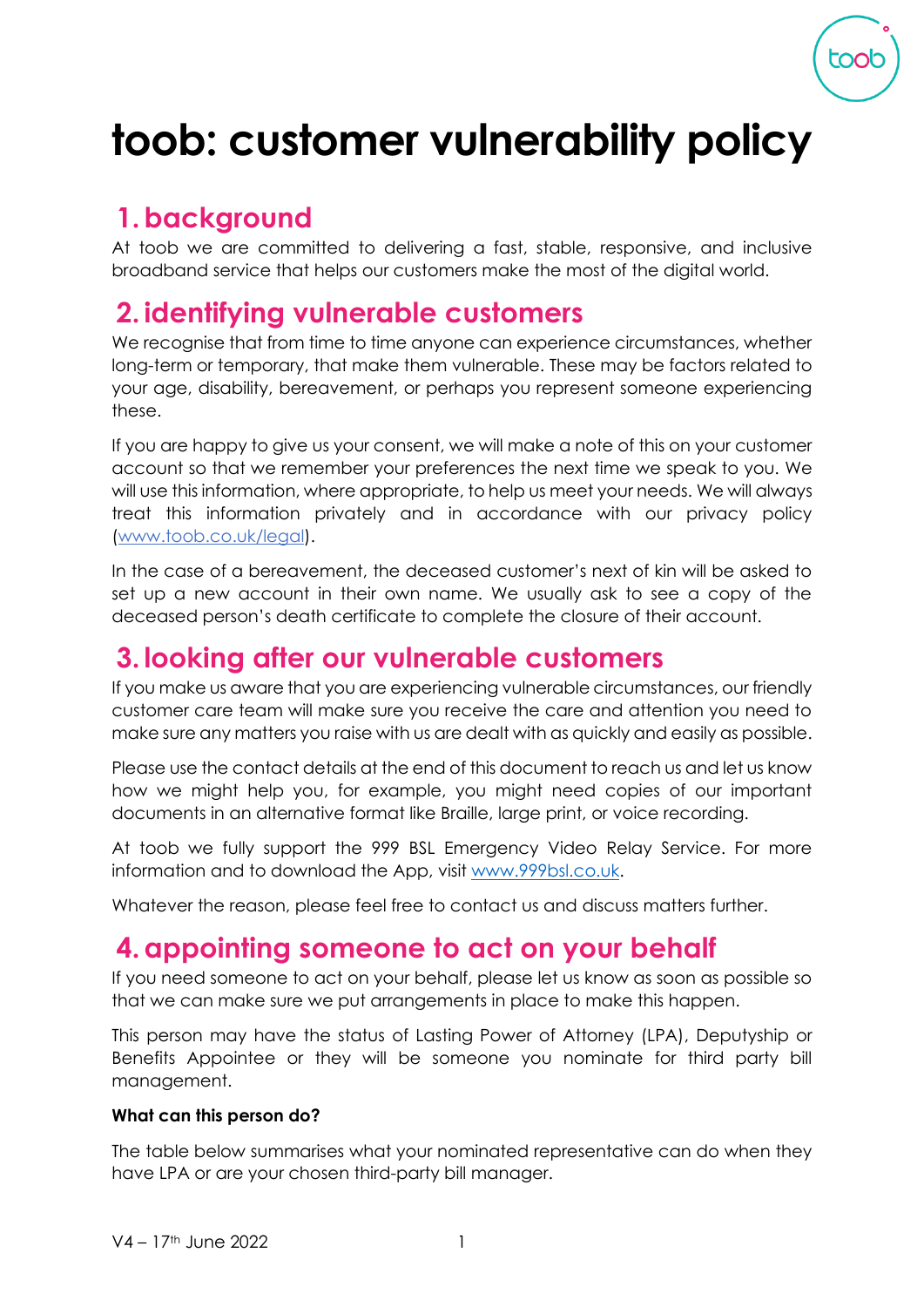|                                                                                     | Speak to us<br>about your<br>account | <b>Receive</b><br>copies of your<br><b>bills</b> | Pay your bills | <b>Close your</b><br>account/<br>make changes<br>to your<br>account |
|-------------------------------------------------------------------------------------|--------------------------------------|--------------------------------------------------|----------------|---------------------------------------------------------------------|
| Third party bill<br>manager                                                         | Yes                                  | Yes                                              | Yes            | <b>No</b>                                                           |
| <b>Lasting Power</b><br>of Attorney<br>/Deputyship<br>/Benefits<br><b>Appointee</b> | Yes                                  | Yes                                              | Yes            | Yes                                                                 |

Source: Ofcom

To let us know that you wish for someone to act on your behalf, please use the contact details at the end of this document to get in touch with us.

When a person has **Lasting Power of Attorney (LPA)**, please send us a certified copy of the LPA certificate or document that shows this. It should be completed, signed, and registered with the Office of the Public Guardian (OPG) (or Office of the Public Guardian (Scotland) or Office of Care and Protection (Northern Ireland). This should be stamped by the OPG/OCP on every page or signed on every page by the donor, a solicitor, or notary public. For more details on **Lasting Power of Attorney** please visit [https://www.gov.uk/lasting-power-attorney-duties.](https://www.gov.uk/lasting-power-attorney-duties)

People that have been granted **Deputyship** or act as a **Benefits Appointee** can also deal with an account in this way. To notify us of these statuses, please contact us and send a copy of the relevant documentation that should be signed or stamped by the issuing body, a solicitor, or notary public.

If appointing someone to act as a **third-party bill manager**, please call us with that person present so that we can verify your account holder details and speak to the third party and take their relevant information.

We will always reply to you in writing to confirm your instructions.

Any information and documents you provide will be looked after according to the relevant data protection laws.

We reserve the right to decline or further investigate requests for third parties to manage your account if we are in any doubt of the authenticity of documentation or information provided to meet our legal obligations such as anti-money laundering and fraud prevention.

#### **5.providing information in different formats**

We understand that sometimes you might need to have copies of our important documents such as terms and conditions, contracts, and policies in an alternative format. We can supply these to you in Braille, large text, or voice recording at your request. If you need these at any time, please contact us using the details at the end of this document.